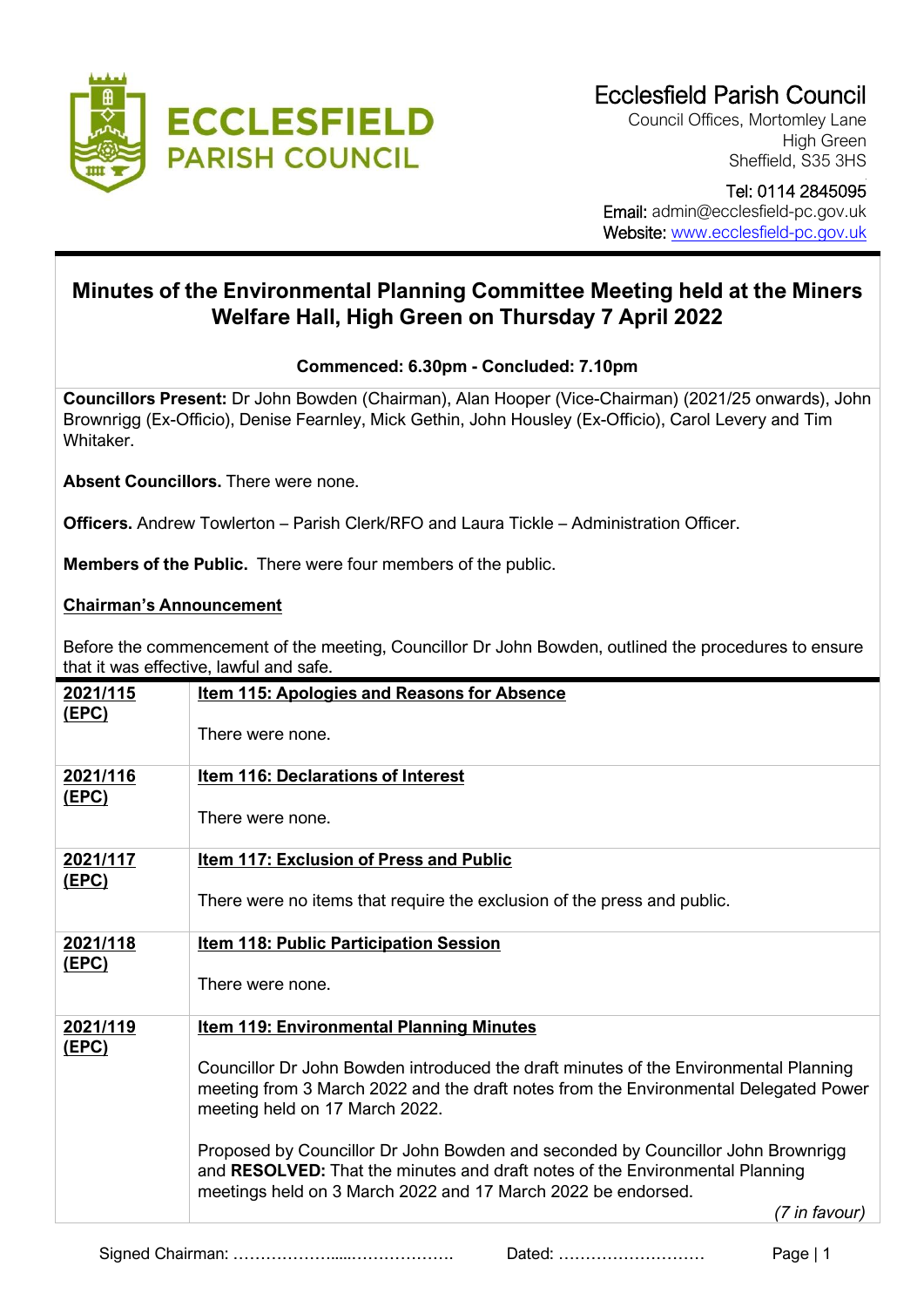#### **2021/120 (EPC)**

#### **Item 120: Planning Matters**

120.1 To note and consider the list of planning applications for comment since the last meeting and any delegated to the Admin Officer in accordance with Council Policy.

10 were considered.

| <b>Date</b><br><b>Received</b> | Planning<br>Reference | <b>Site Location</b>                                                                                                                                                     | Brief Description of<br>Proposal                                                                                                                                    | <b>Date</b><br><b>Comments</b><br><b>Due</b> |
|--------------------------------|-----------------------|--------------------------------------------------------------------------------------------------------------------------------------------------------------------------|---------------------------------------------------------------------------------------------------------------------------------------------------------------------|----------------------------------------------|
| 17/03/2022                     | 22/00366/FUL          | 5 Greno House,<br><b>School Lane,</b><br>Grenoside,<br>Sheffield,<br><b>S35 8QU</b>                                                                                      | Demolition of existing<br>porch and erection of<br>a new porch with<br>replacement window<br>adjacent to the porch<br>(amended<br>description).                     | 05/04/2022                                   |
| 17/03/2022                     | 22/00988/FUL          | 44 Housley Park,<br>Sheffield,<br><b>S35 2UE</b>                                                                                                                         | Demolition of<br>detached garage and<br>outbuilding, erection<br>of single storey side<br>and rear extension to<br>dwellinghouse.                                   | 07/04/2022                                   |
| 17/03/2022                     | 22/00985/CHU          | <b>Ground floor offices,</b><br><b>6 Hydra Business</b><br>Park, Nether Lane,<br>Sheffield,<br><b>S35 9ZX</b>                                                            | Use of ground floor<br>offices (Use Class E)<br>as additional<br>educational space for<br>Chapeltown Academy<br>(Use Class F.1).                                    | 07/04/2022                                   |
| 17/03/2022                     | 22/00460/FUL          | <b>Morrison Utility</b><br><b>Services Limited,</b><br>Site E, Ecclesfield 35<br><b>Industrial Estate,</b><br><b>Station Road,</b><br>Ecclesfield,<br>Sheffield, S35 9YR | Cladding of<br>prefabricated<br>concrete garage with<br>corrugated sheet<br>(Cabin 3).                                                                              | 07/04/2022                                   |
| 22/03/2022                     | 22/00963/FUL          | 30 Vicarage<br><b>Crescent, Sheffield,</b><br><b>S35 8RE</b>                                                                                                             | Demolition of existing<br>side garage and<br>erection of two storey<br>side and single storey<br>front extension to<br>dwellinghouse.                               | 12/04/2022                                   |
| 24/03/2022                     | 22/01058/FUL          | 8 Wellbourne Close,<br>Sheffield, S35 1YW                                                                                                                                | Partial demolition of<br>garage and demolition<br>of single storey rear<br>extension and erection<br>of a single storey<br>side/rear extension to<br>dwellinghouse. | 14/04/2022                                   |
| 28/03/22                       | 22/01062/FUL          | 106 Cross House<br>Road, Sheffield, S35<br>8RX                                                                                                                           | Erection of a two-<br>storey side extension,<br>single-storey side<br>extension and<br>provision of a raised<br>patio area to the rear<br>of the dwellinghouse.     | 14/04/22                                     |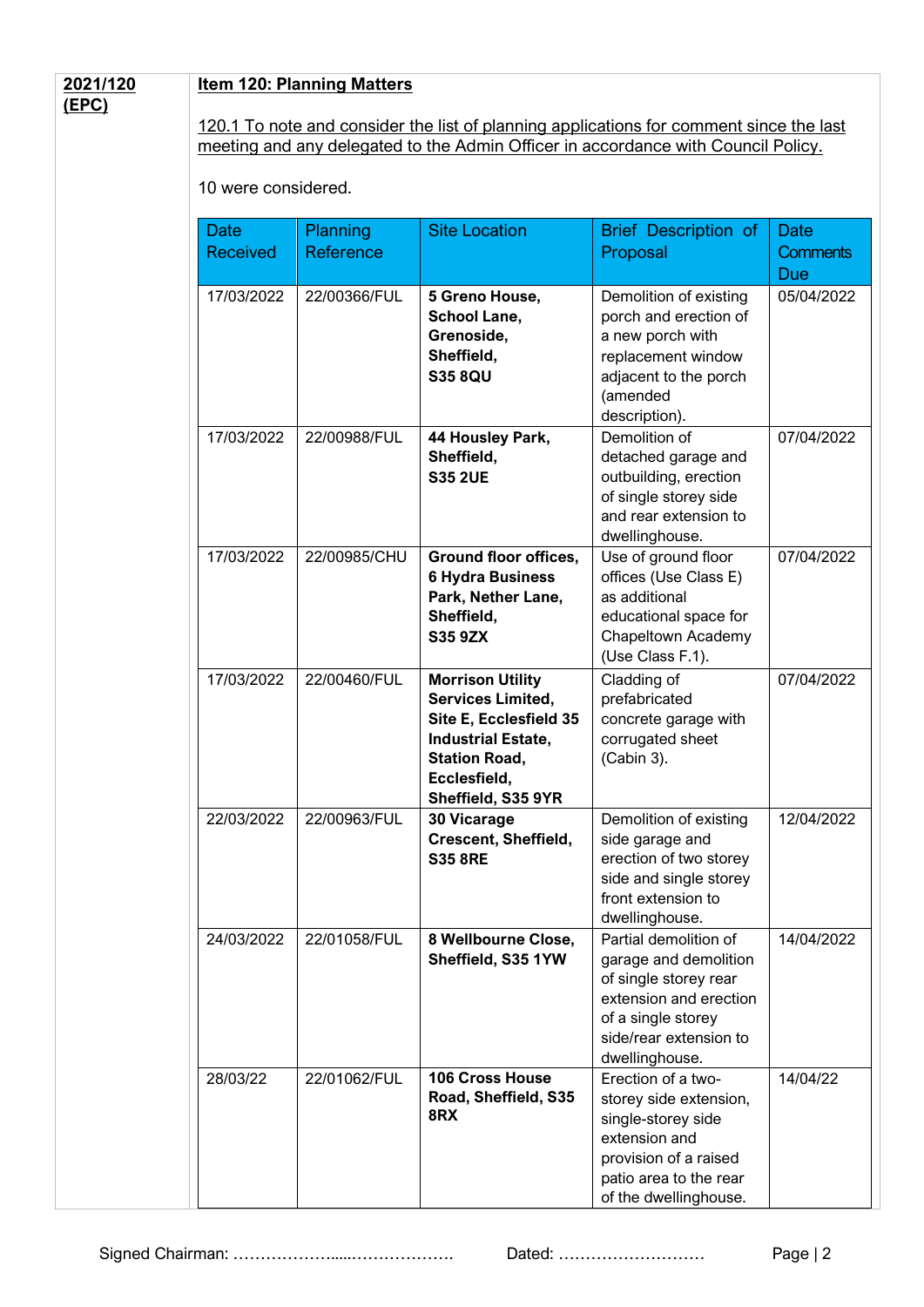| 29/03/22 | 22/01083/FUL | <b>13 Hawkins Avenue,</b><br>Sheffield, S35 1TU                                     | Demolition of front<br>porch and erection of<br>single-storey front<br>extension including<br>porch and wc to<br>dwellinghouse. | 21/04/22 |
|----------|--------------|-------------------------------------------------------------------------------------|---------------------------------------------------------------------------------------------------------------------------------|----------|
| 30/03/22 | 22/01093/FUL | 74 White Lane,<br>Chapeltown,<br>Sheffield,<br><b>S35 2YH</b>                       | Demolition<br>conservatory and<br>erection of single-<br>storey rear orangery<br>to dwellinghouse.                              | 21/04/22 |
| 30/03/22 | 22/00648/FUL | Former HSBC,<br><b>Station Road,</b><br>Chapeltown,<br>Sheffield,<br><b>S35 2XE</b> | Change of use of<br>ground/part first-floor<br>to a bar and<br>restaurant including<br>new front/rear doors.                    | 22/04/22 |

Proposed by Councillor John Brownrigg and seconded by Councillor Denise Fearnley and **RESOLVED:** That the Council has no objections or comments to make on these planning applications.

 *(7 in favour)*

120.2 To receive notifications of any planning decision notices (listed) The Committee was informed of notifications of planning decision notices for 8 planning applications, as follows:

| <b>Planning</b><br>Reference | <b>Site/Location Proposal</b>                                                                                                                                                                                                 | Outcome                |
|------------------------------|-------------------------------------------------------------------------------------------------------------------------------------------------------------------------------------------------------------------------------|------------------------|
| 22/00125/FUL                 | 19 Cotswold Avenue, Sheffield,<br><b>S35 2ED</b>                                                                                                                                                                              | Granted conditionally. |
|                              | Erection of two-storey side/rear<br>extension to dwellinghouse.                                                                                                                                                               |                        |
| 22/00236/FUL                 | 3 Salutation Gardens, Sheffield,<br><b>S35 4AA</b><br>Erection of a garage to side of                                                                                                                                         | Granted conditionally. |
| 22/00154/FUL                 | dwellinghouse.<br>25 Potter Hill Lane, Sheffield,                                                                                                                                                                             | Granted conditionally. |
|                              | <b>S35 4JE</b><br>Demolition of existing garage and<br>erection of detached outbuilding to<br>provide ancillary accommodation and<br>storage.                                                                                 |                        |
| 21/01691/REM                 | 218 Wortley Road, High Green,<br>Sheffield, S35 4LX<br>Erection of 5x detached<br>dwellinghouses with car parking<br>accommodation (Reserved matters<br>application sought to approve<br>appearance, landscaping, and scale). | Withdrawn.             |
| 22/00301/FUL                 | 47 Vickers Road, High Green,<br>Sheffield, S35 4JY<br>Erection of single storey front and rear<br>extensions to dwellinghouse.                                                                                                | Granted conditionally. |
| 22/00335/FUL                 | 33 Bentley Road, Chapeltown,<br>Sheffield, S35 1RH<br>Erection of two storey side/rear<br>extension with integral garage, single                                                                                              | Granted conditionally. |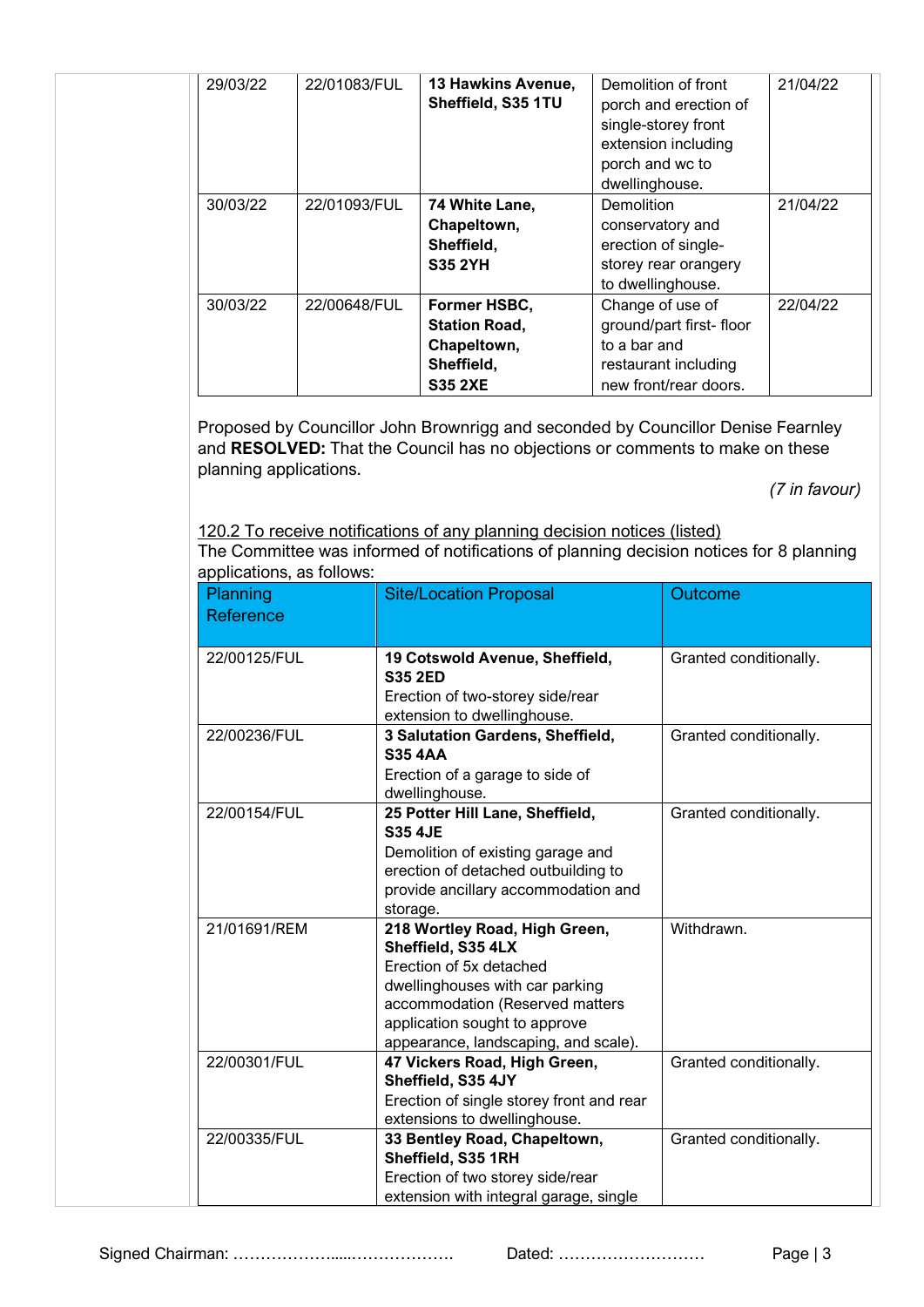|              |                                                                                                                                                                                                                                                                                                                                                                                                                                                     | storey rear extension with decking and<br>steps to rear garden and erection of<br>detached garden room to rear/side of<br>dwellinghouse.                                                                                                                                                                                                                                                                                                                                                                                                              |                        |
|--------------|-----------------------------------------------------------------------------------------------------------------------------------------------------------------------------------------------------------------------------------------------------------------------------------------------------------------------------------------------------------------------------------------------------------------------------------------------------|-------------------------------------------------------------------------------------------------------------------------------------------------------------------------------------------------------------------------------------------------------------------------------------------------------------------------------------------------------------------------------------------------------------------------------------------------------------------------------------------------------------------------------------------------------|------------------------|
|              | 21/03765/FUL                                                                                                                                                                                                                                                                                                                                                                                                                                        | <b>Stagecoach Dept, Green Lane,</b><br>Ecclesfield, Sheffield, S35 9WY<br>Removal of temporary units and<br>erection of two-storey welfare/office<br>building with associated works and<br>parking.                                                                                                                                                                                                                                                                                                                                                   | Withdrawn.             |
|              | 22/00246/FUL<br>These were noted by the Committee.                                                                                                                                                                                                                                                                                                                                                                                                  | 32 Creswick Lane, Sheffield, S35 8NL<br>Alterations to roof space to form<br>habitable accommodation including<br>formation of gable ends, erection of<br>front and rear dormer windows,<br>erection of single-storey side/rear<br>extension and front porch including<br>balcony above, alterations to two bay<br>windows and rendering to all facades<br>of dwellinghouse (amended plans and<br>description 23.03.22).                                                                                                                              | Granted conditionally. |
| 2021/121     | <b>Item 121: Licensing Applications</b>                                                                                                                                                                                                                                                                                                                                                                                                             |                                                                                                                                                                                                                                                                                                                                                                                                                                                                                                                                                       |                        |
| (EPC)        | A Licensing application had been received from Thorpe Hesley and High Green Cricket<br>Club.<br>The Committee had no comments to make on it, and this was noted.                                                                                                                                                                                                                                                                                    |                                                                                                                                                                                                                                                                                                                                                                                                                                                                                                                                                       |                        |
| 2021/122     | Item 122: Jeffcock Road Survey                                                                                                                                                                                                                                                                                                                                                                                                                      |                                                                                                                                                                                                                                                                                                                                                                                                                                                                                                                                                       |                        |
| <u>(EPC)</u> | The Clerk gave the Committee an update on the survey. The survey has now been<br>completed and responses have been received by the Council. The Clerk, with the<br>Chairman, Cllr Dr John Bowden and Vice-Chairman Cllr Alan Hooper are to arrange a<br>meeting to go through in detail the responses and figures from the survey and will report<br>this back to the Environmental Planning Committee, Full Council and Sheffield City<br>Council. |                                                                                                                                                                                                                                                                                                                                                                                                                                                                                                                                                       |                        |
| 2021/123     | Item 123: Neighbourhood Plan Update                                                                                                                                                                                                                                                                                                                                                                                                                 |                                                                                                                                                                                                                                                                                                                                                                                                                                                                                                                                                       |                        |
| <u>(EPC)</u> | The Clerk gave an update to the Committee. The initial Design Code has now been<br>produced and the Neighbourhood Plan Working Group will consider this. The amended<br>document will then be brought to a future meeting of the Environmental Planning<br>Committee.                                                                                                                                                                               |                                                                                                                                                                                                                                                                                                                                                                                                                                                                                                                                                       |                        |
| 2021/124     | Item 124: To receive an update on various Environmental Projects and Activities                                                                                                                                                                                                                                                                                                                                                                     |                                                                                                                                                                                                                                                                                                                                                                                                                                                                                                                                                       |                        |
| <u>(EPC)</u> | uniform handed out.                                                                                                                                                                                                                                                                                                                                                                                                                                 | a) School Uniform Swap Shop open day held on March 26, 2022. The Clerk gave<br>an update. This was the second school uniform swap shop day held at the Parish<br>Council offices. It was again very well received and over 360 items of school<br>b) Hedgehog Working Group, including wilding at Lound School. The Clerk<br>explained that Emma Mainwaring had given a presentation at a Hedgehog<br>Conservation Event organised by the Sheffield and Rotherham Wildlife Trust<br>covering how the Council has become Hedgehog Heroes, what being a |                        |